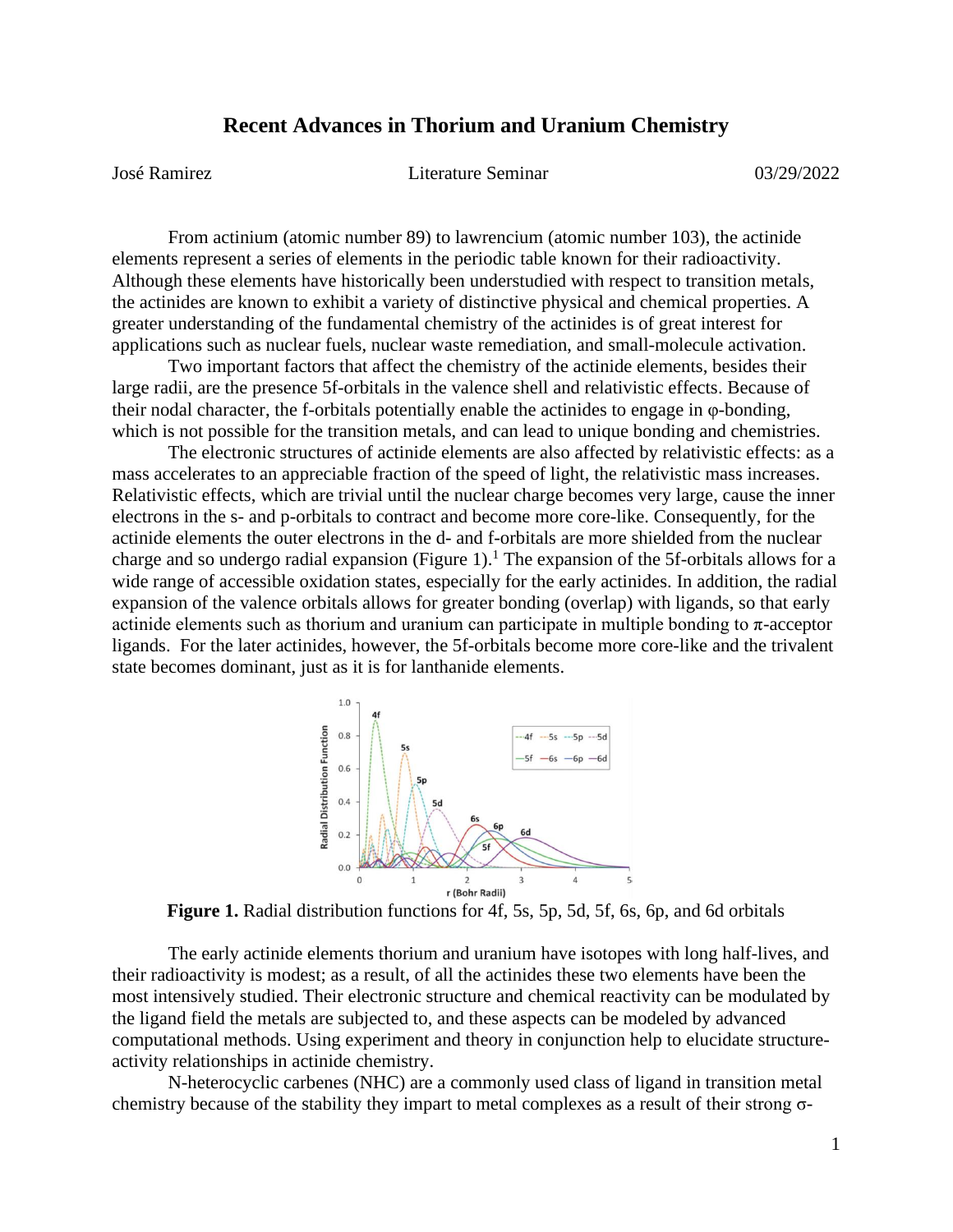donating ability.<sup>2</sup> However, few actinide complexes of neutral NHCs are known.<sup>3</sup> Recently, macrocyclic NHCs able to accommodate the large atomic radii of thorium and uranium were used in the first successful synthesis and isolation of the first macrocyclic NHC-f-block complexes and the first octa-NHC complexes of any metal (Figure 2). <sup>4</sup> Computational modeling of these complexes shows that compounds **1** and **3** have similar orbital depictions despite the different geometries, square-antiprismatic and square-prismatic, respectively. The highest occupied molecular orbital (HOMO) and lowest unoccupied molecular orbital (LUMO) of the uranium compounds **1** and **3** are metal-based with almost exclusive f-character, whereas for the thorium complex **2** these orbitals are more NHC-based. Density functional theory studies of the complexes shows a larger HOMO/LUMO energy gap with the NHC complexes than those in  $An^{IV}(COT)_{2}$  (An = U, Th; COT = cycloctatetraenyl). This finding suggests that NHCs are stronger field ligands than COT toward actinides.



**Figure 2.** Synthesis of actinide NHC 'sandwich' complexes

The Walter group has synthesized the first stable actinide metallacyclopropene complex,  $[\eta^5$ -1,2,4-(Me<sub>3</sub>C)<sub>3</sub>C<sub>5</sub>H<sub>2</sub>]<sub>2</sub>Th<sup>IV</sup>( $\eta^2$ -C<sub>2</sub>Ph<sub>2</sub>).<sup>5</sup> They explored its reactivity and found that its reactivity differs from that of related d-block metallacyclopropenes. In subsequent work, they synthesized the uranium counterpart,  $[\eta^5$ -1,2,4-(Me<sub>3</sub>C)<sub>3</sub>C<sub>5</sub>H<sub>2</sub>]<sub>2</sub>U<sup>IV</sup>( $\eta^2$ -C<sub>2</sub>Ph<sub>2</sub>), and studied its structure and reactivity.<sup>6</sup> Despite their similarities in structure, the two complexes exhibit different chemistries. For example, the reaction of the uranium complex with Me<sub>3</sub>SiCHN<sub>2</sub> yields an imido cyanido product,  $[\eta^5$ -1,2,4-(Me<sub>3</sub>C)<sub>3</sub>C<sub>5</sub>H<sub>2</sub>]<sub>2</sub>U<sup>IV</sup>(=NN=CHSiMe<sub>3</sub>)(CN). However, the thorium complex reacts with a different diazo ligand,  $9-N_2C(C_{12}H_8)$ , to form  $[\eta^5-1,2,4 (Me_3C_3C_5H_2][\eta^5, \sigma$ -1,2- $(Me_3C_2-4-(CH_2CMe_2)C_5H_2]Th[NC(C_{12}H_8)CH(Ph)C(Ph)=N]$ . Using density functional theory to model the complexes, they found that uranium engages in stronger σ- and π-bonding than thorium with the metallacyclopropene group,  $An^{IV}(\eta^2-C_2Ph_2)$ . This conclusion is supported by natural localized molecular orbital analysis, which determines the percent contribution to a bond from an atom. The contribution of the f-orbitals to the bonding is greater in uranium than in thorium. This difference can help explain the observed differences in the chemistries between the two complexes.

In the original Haber-Bosch patent, uranium was reported to be a better catalyst for dinitrogen reduction than iron. However, it is difficult to ligate dinitrogen to f-block elements. Arnold and co-workers reported stable, dinuclear actinide complexes bearing aryloxide ligands that can catalyze the reduction and functionalization of molecular dinitrogen, including the catalytic conversion of molecular dinitrogen to a secondary silylamine (Figure 3).<sup>7</sup> Their results show that ammonia and silylamine can be produced from both **1** and **2**, implicating **1** as a precatalyst. It has been previously reported that potassium is a necessary component for dinitrogen reduction in these dinuclear metal complexes.<sup>8</sup> Here, the group similarly observes that the addition of crown ethers, which can bind potassium, turns off dinitrogen reduction. They